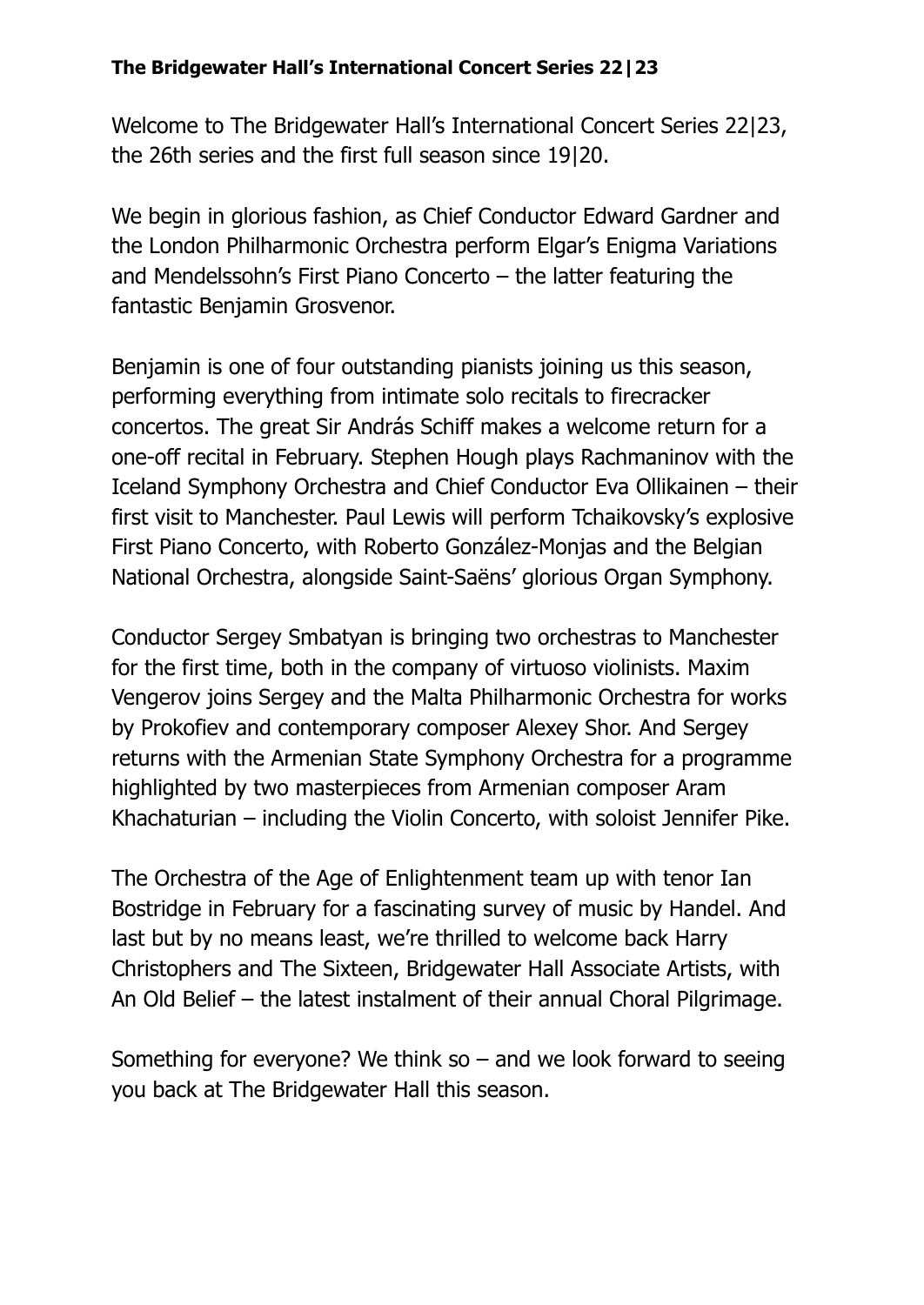### **Season at a Glance**

## **Visiting Orchestras**

London Philharmonic Orchestra - Saturday 8 October 2022

Belgian National Orchestra - Monday 7 November 2022

Malta Philharmonic Orchestra - Tuesday 29 November 2022

Orchestra of the Age of Enlightenment - Sunday 5 February 2023

Armenian State Symphony Orchestra - Monday 13 February 2023

Iceland Symphony Orchestra - Tuesday 25 April 2023

# **Recitals**

Sir Bryn Terfel - Friday 14 October 2022

Sir András Schiff - Tuesday 21 February 2023

# **Choral**

The Sixteen - Tuesday 15 November 2022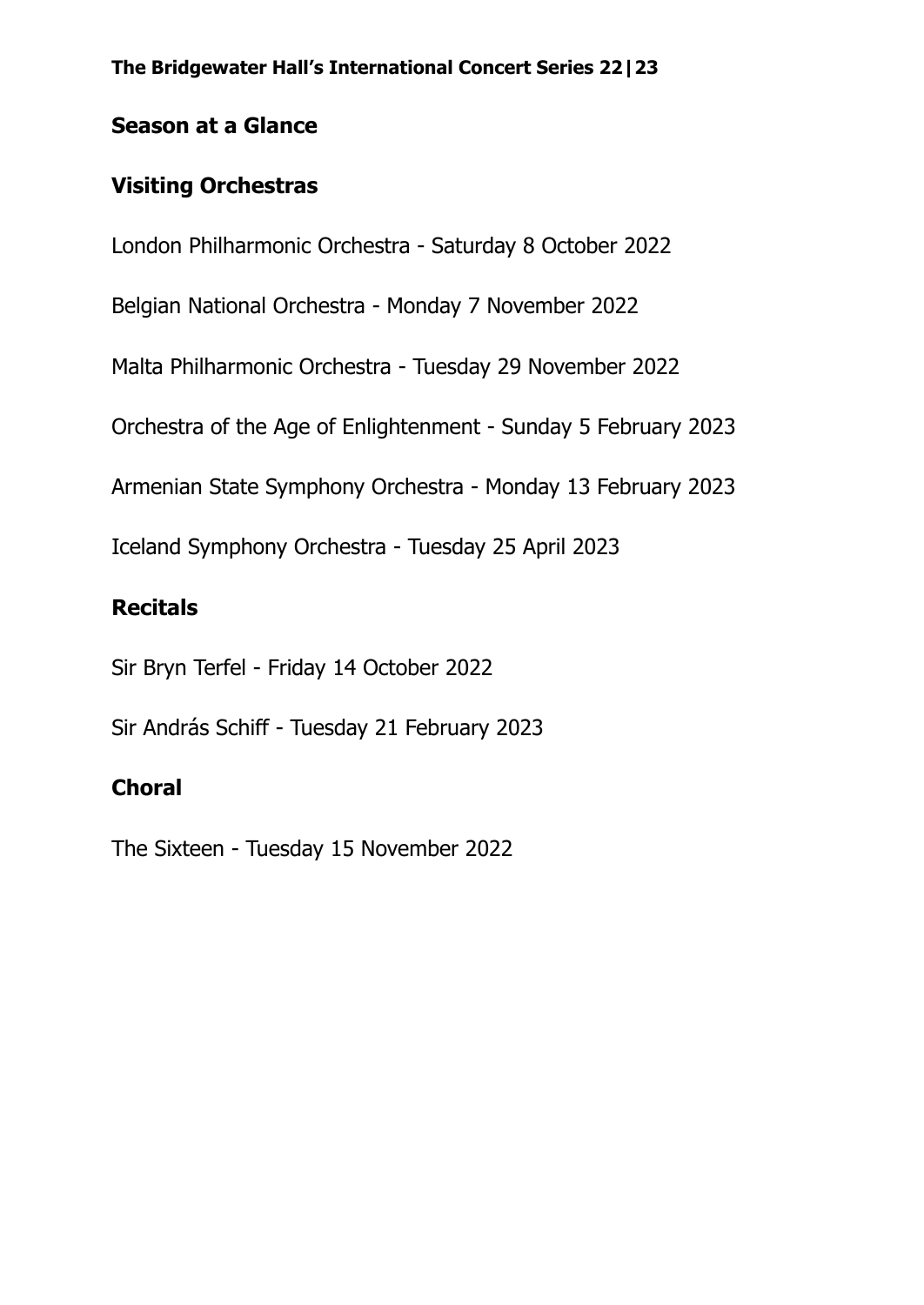### **London Philharmonic Orchestra**

Edward Gardner conductor Benjamin Grosvenor piano Saturday 8 October 2022 7.30pm

Tchaikovsky Romeo & Juliet Fantasy Overture Mendelssohn Piano Concerto No.1 Elgar Enigma Variations

Edward Gardner brings the resurgent LPO for their first Manchester concert under his direction, with a star turn from one of the country's leading pianists.

Benjamin Grosvenor is the soloist in Felix Mendelssohn's First Piano Concerto – a wondrous display by a 22-year-old composer overflowing with ideas. We begin with Tchaikovsky's dramatic symphonic poem, inspired by the greatest love story ever told. And to close, one of British music's best-loved pieces – Elgar's sparkling homage 'to my friends pictured within', 14 portraits of pals, lovers, colleagues, pupils and the composer himself.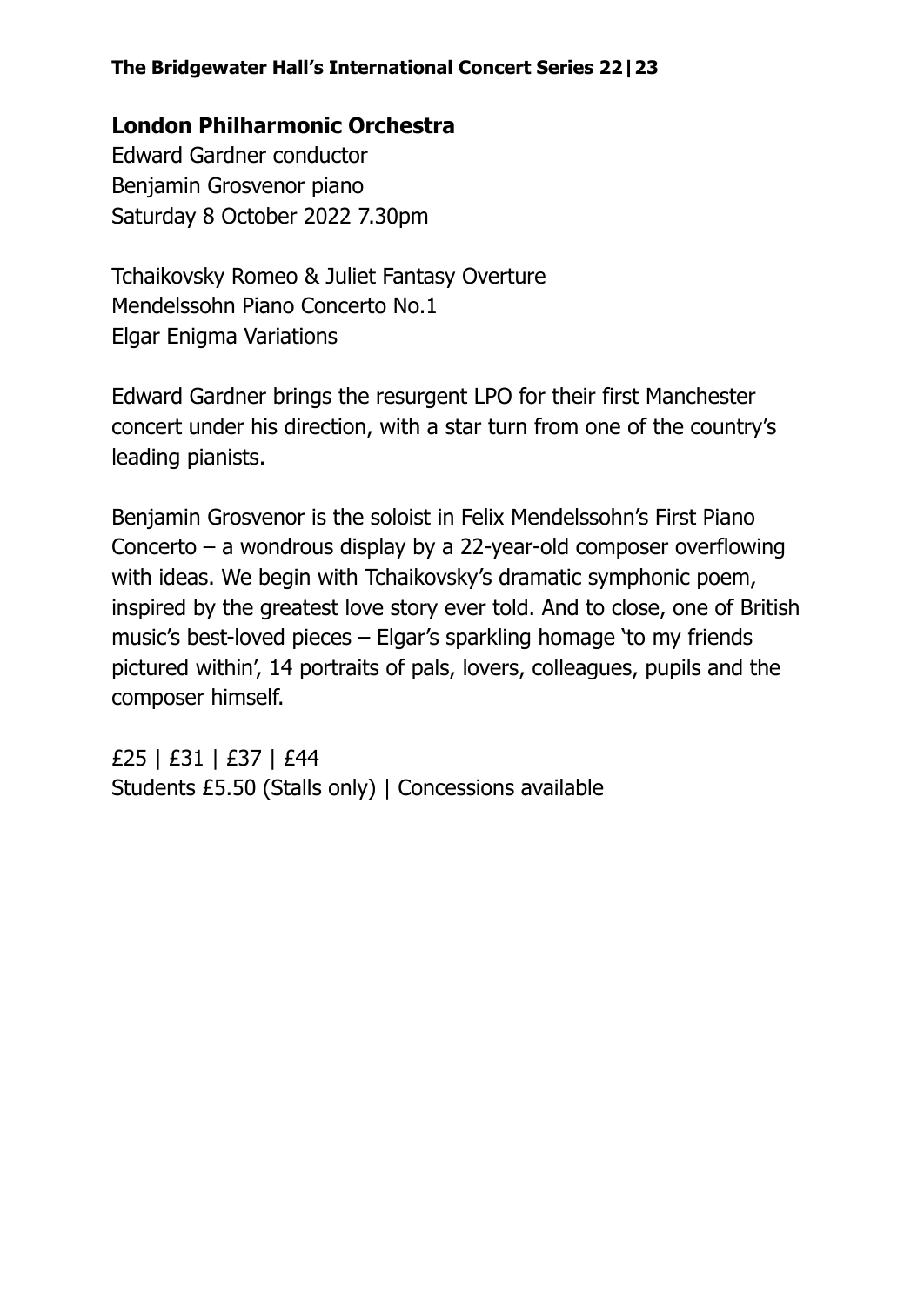# **Sir Bryn Terfel**

Friday 14 October 2022 7.40pm

The Welsh bass-baritone, Sir Bryn Terfel performs an evening dedicated to the world of 'Songs and Arias'.

A concert that brings together a selection of his signature roles from opera and tunes from musical theatre and the music-hall. Performing songs and arias he adores to sing, led by his long-time collaborator, conductor Gareth Jones, and accompanied by Sinfonia Cymru. This personal playlist will include everything from Mozart and Wagner, to sublime music from Bryn's native Wales. Make sure to join us for an unforgettable evening of entertainment, from one of the world's most sought-after singers.

Please note start time of 7.40pm

£36.00 | £53.50 | £63.50 | £78.50 (inc. £3.50 booking fee) VIP ticket £128.50 including top price ticket in first 3 rows, personal greeting from Bryn pre-show & VIP print

Not part of Flexible Booking scheme, no discounts or student tickets offered for this show.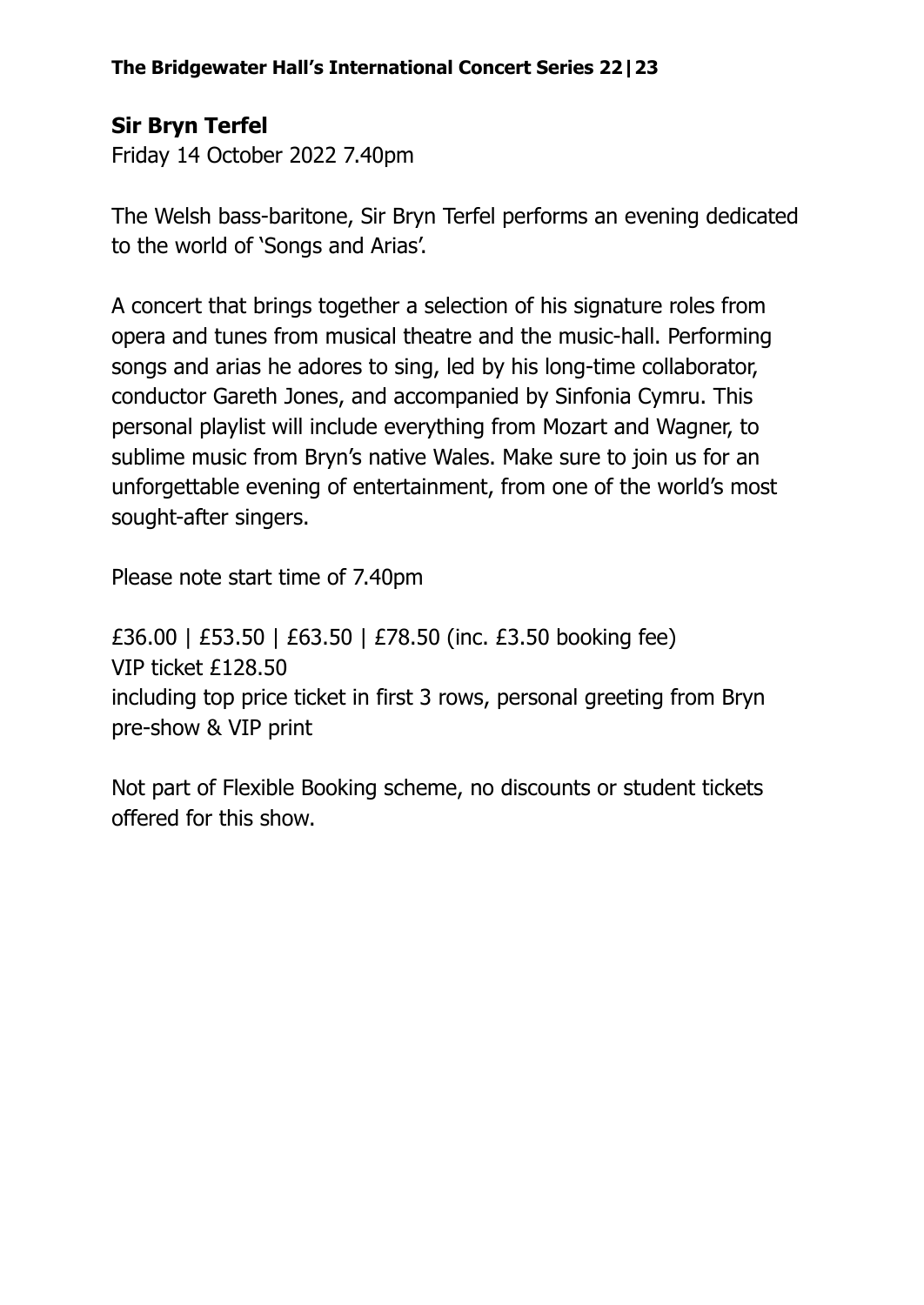### **Belgian National Orchestra**

Roberto González-Monjas conductor Paul Lewis piano Monday 7 November 2022 7.30pm

Respighi Preludio, corale e fuga Tchaikovsky Piano Concerto No.1 Saint-Saëns Symphony No.3 ('Organ')

Paul Lewis and the BNO tackle a legendary piano concerto – before a titanic symphony brings the best from The Bridgewater Hall's amazing acoustic.

Searingly romantic and fiendishly difficult, Tchaikovsky's First Piano Concerto is among the best-loved works in the canon. Consummate pianist Paul Lewis sets off the fireworks, joined by Roberto González-Monjas and the BNO. From Otto Respighi's noble Preludio, corale e fuga, we move onto Belle Époque Paris for Saint-Saëns' irresistible Organ Symphony. There's no better showcase for the spectacular organ and awe-inspiring acoustic of The Bridgewater Hall.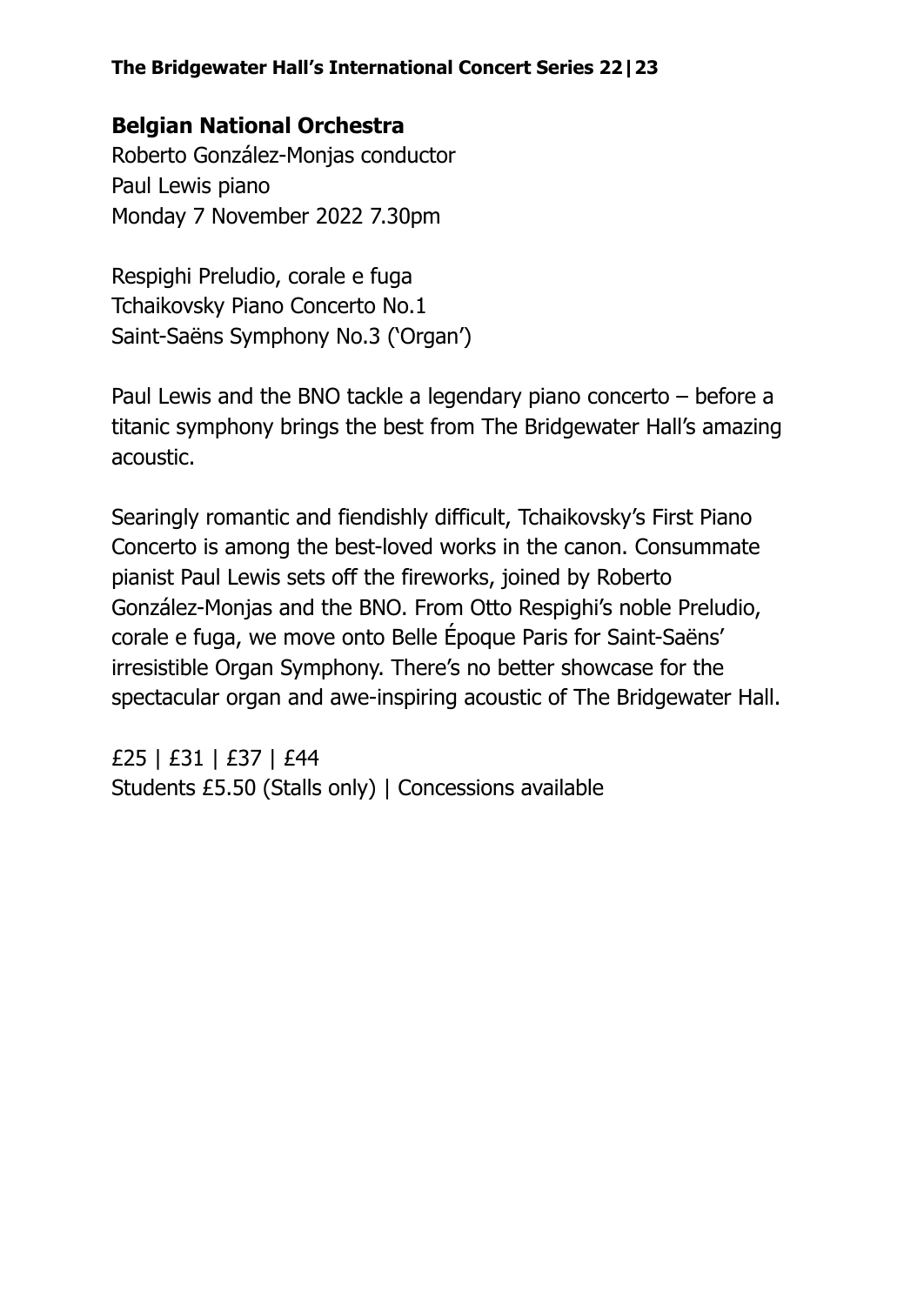## **The Sixteen**

The Choral Pilgrimage 2022: An Old Belief Harry Christophers conductor Tuesday 15 November 2022 7.30pm

Parry Songs of Farewell medieval carols Deo gracias, Anglia; Saint Thomas honour we; O blessed Lord; Benedicite Deo Cecilia McDowall An Unexpected Shore Campion Never, weather-beaten sail; Author of light; Tune thy music to thy heart Howells Take him, earth, for cherishing

The Sixteen, Bridgewater Hall Associate Artists, return to Manchester with the latest instalment of their inspirational Choral Pilgrimage.

Hubert Parry's Songs of Farewell are some of the finest choral works ever written – reflections on peace and unity, written during the First World War. Conductor Harry Christophers pairs them with music from far and wide, from ancient patriotic carols and 17th-century songs to Howells' gorgeous motet honouring John F Kennedy, and a new work by Cecilia McDowall, inspired by the Pilgrim Fathers. A typically powerful programme from this country's most cherished choir.

Pre-concert talk 6.30pm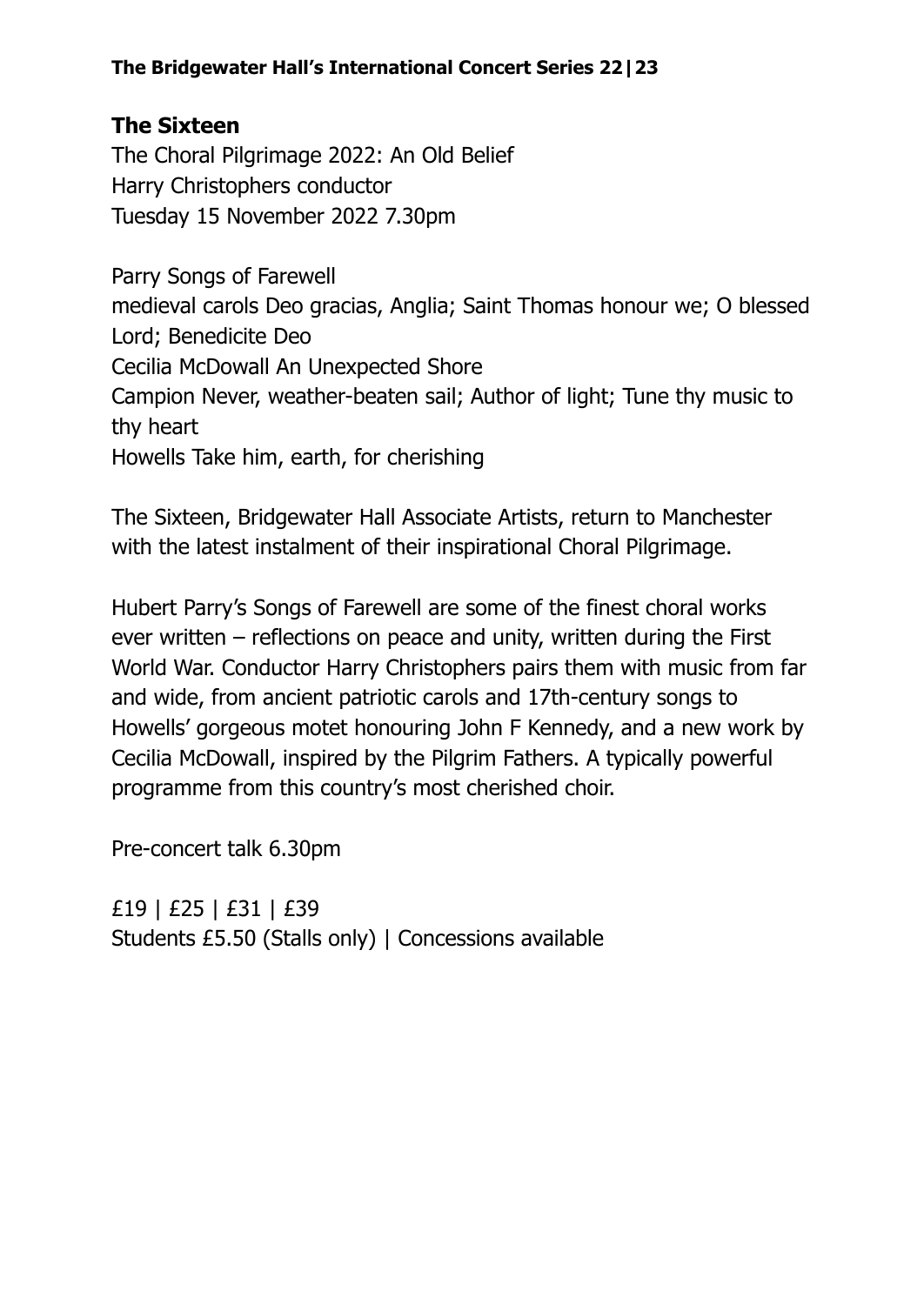### **Malta Philharmonic Orchestra**

Sergey Smbatyan conductor Maxim Vengerov violin Tuesday 29 November 2022 7.30pm

Alexey Shor Seascapes for Violin and Symphony Orchestra Prokofiev Violin Concerto No.1 Rachmaninov Symphony No.2

Maxim Vengerov, one of the world's greatest violinists, joins Sergey Smbatyan and the MPO in not one, but two concertos – composed a century apart. Radiant one minute, savage the next, Sergei Prokofiev's First Violin Concerto captures the urgency of its times, written during the First World War as Russia descended into Revolution. It's a speciality of Maxim Vengerov, who also joins Sergey Smbatyan and the MPO for a second concerto: Alexey Shor's romantic Seascapes. Then it's Rachmaninov's sweeping Second Symphony – an epic journey from melancholy to ecstasy.

£25 | £31 | £37 | £44 Students £5.50 (Stalls only) | Concessions available

This concert is organised together with the European Foundation for Support of Culture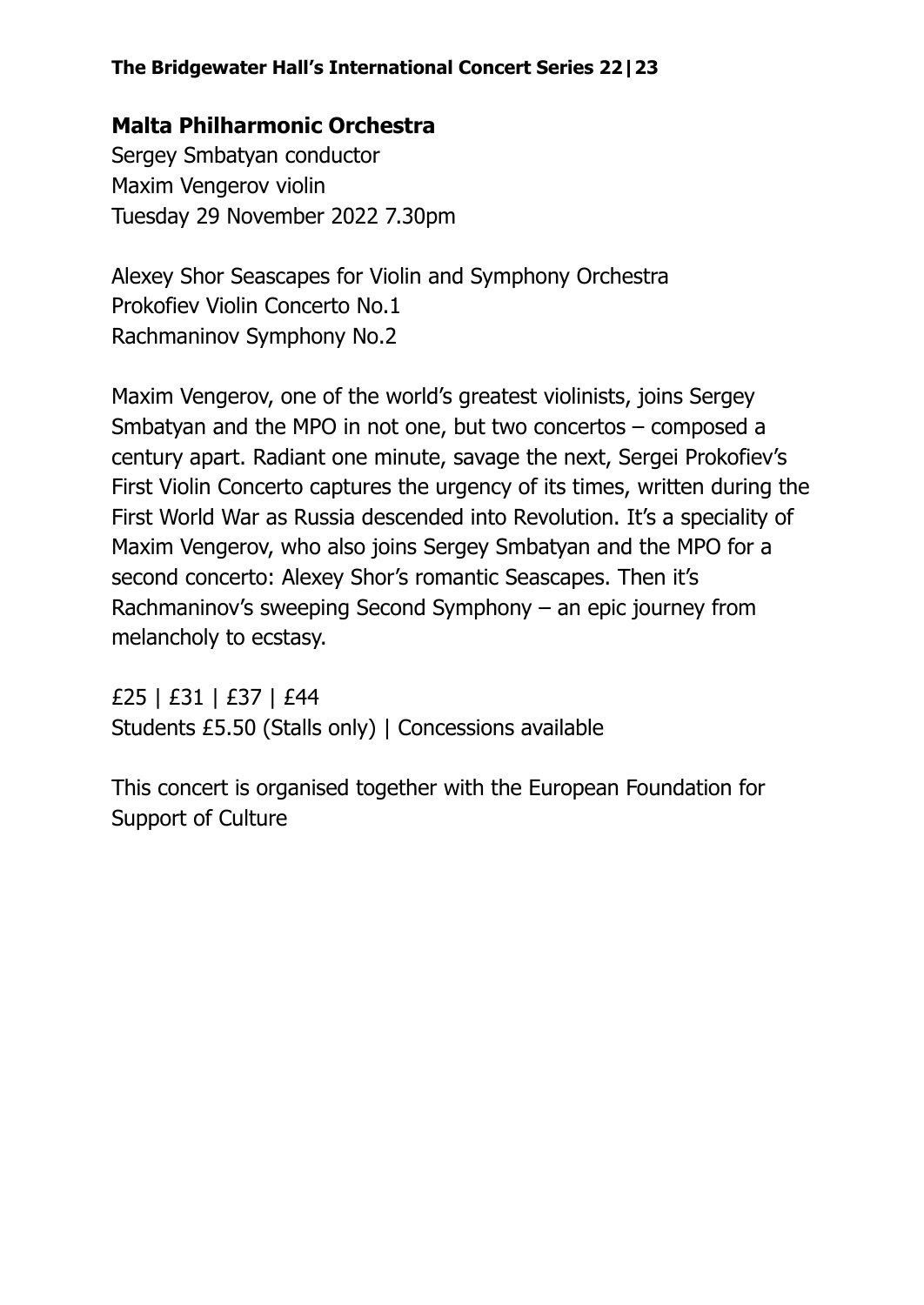## **Orchestra of the Age of Enlightenment**

Steven Devine director, keyboard Ian Bostridge tenor Sunday 5 February 2023 4.00pm

Handel Concerto Grosso in B flat major, Op.3 No.2; Overture to Julius Caesar; Passacaglia from Radamisto; Pastorello d'un povero armento, from Rodelinda; Tuo drudo, from Rodelinda; Un momento di contento, from Alcina; Love in her eyes sits playing, from Acis and Galatea; Love sounds th'alarm, from Acis and Galatea; D'un barbaro scortese, from Poro; Mira il ciel, vedrai d'Alcide, from Arminio; Descend kind pity, from Theodora; Let festal joy triumphant reign, from Belshazzar; Where'er you walk, from Semele

Muffat Passacaglia from Armonico Tributo No.5; Armonico Tributo No.4

Treasured tenor Ian Bostridge joins Steven Devine and the OAE for a deep dive into Handel and the world that shaped his music.

From theatres to churches, salons to coronations, George Frideric Handel gave 18th-century Britain its soundtrack. Few groups are more expert in it than the trailblazing period-instrument players of the OAE, which reignites its collaboration with Ian Bostridge in a creative survey of the master's music. We'll hear everything from beloved arias to an exquisite Concerto Grosso, plus little-heard selections from one of Handel's antecedents – Baroque composer Georg Muffat.

Pre-concert talk 3.15pm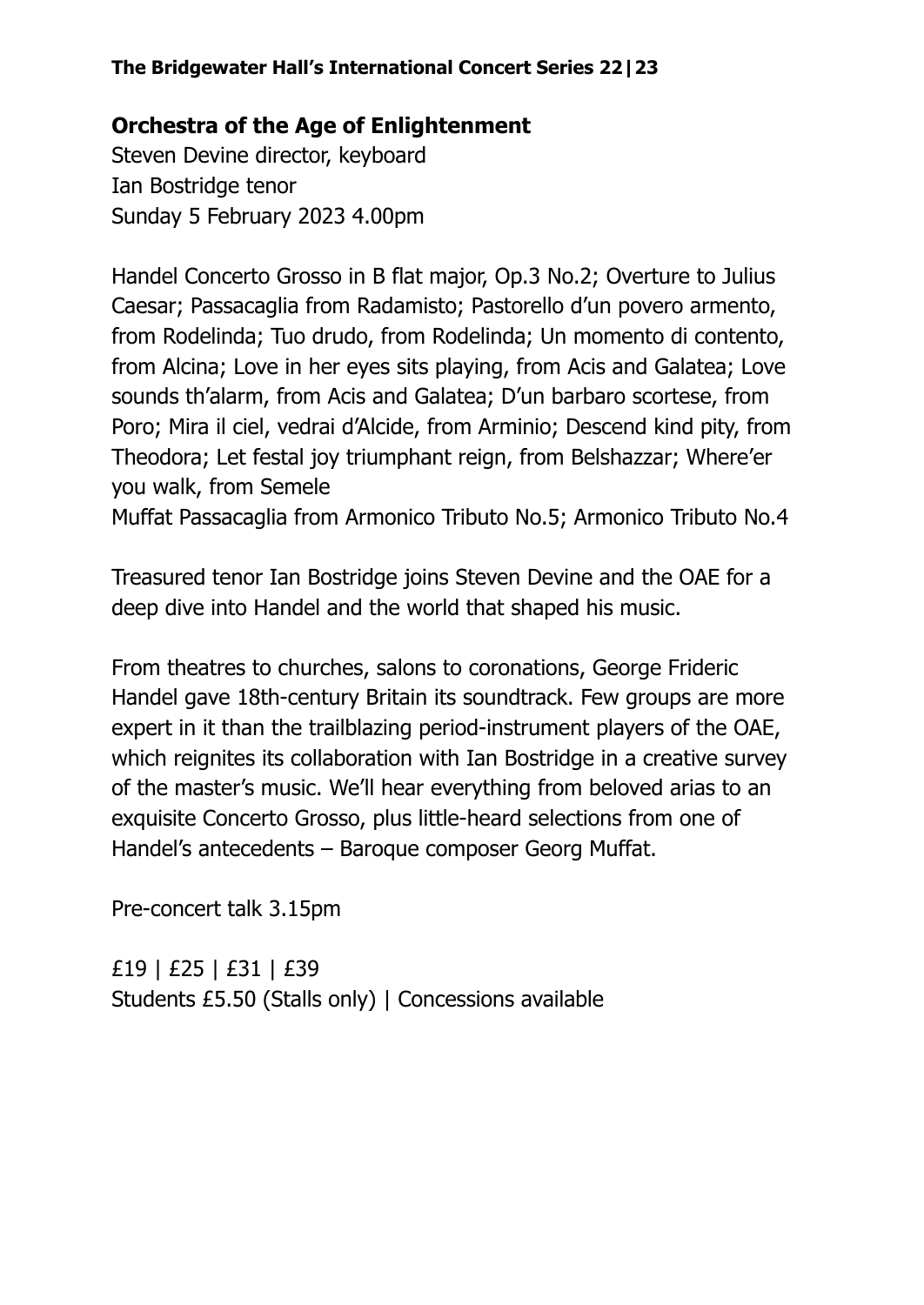### **Armenian State Symphony Orchestra**

Sergey Smbatyan conductor Jennifer Pike violin Monday 13 February 2023 7.30pm

Khachaturian Spartacus Suite Khachaturian Violin Concerto Tchaikovsky Symphony No.4

Conductor Sergey Smbatyan brings the orchestra he founded to Manchester for the first time  $-$  and celebrates the greatest Armenian composer of all.

Aram Khachaturian is the Armenian national composer, and the ASSO tonight treats us to two of his most popular works: a suite from his immensely popular ballet Spartacus, and the effervescent Violin Concerto, performed by Manchester-born virtuoso Jennifer Pike. To close, a Russian Romantic powerhouse: Tchaikovsky's Fourth Symphony, a journey into life, love and fate, written after the collapse of the composer's marriage.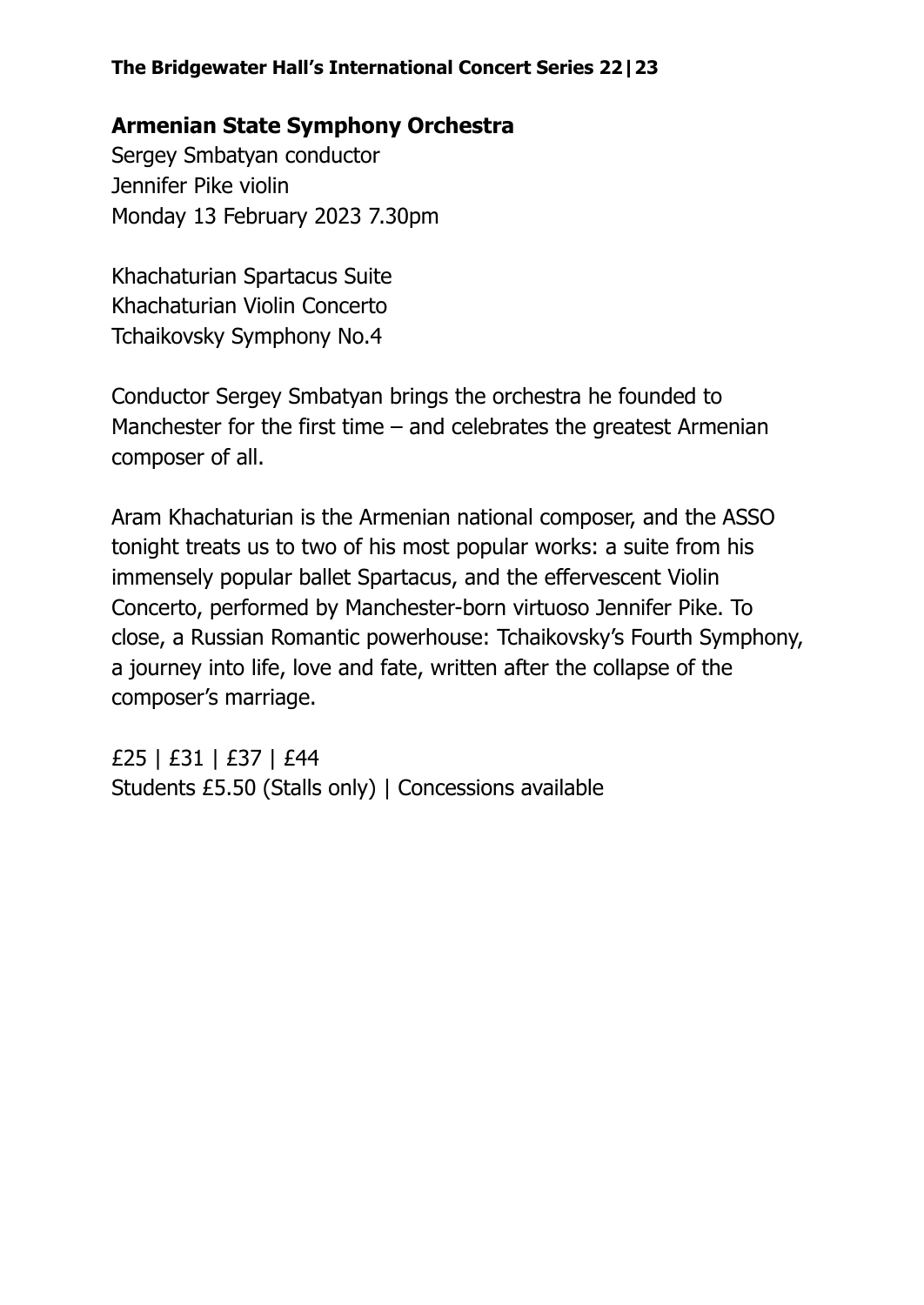# **Sir András Schiff**

Tuesday 21 February 2023 7.30pm

Programme to be announced from the stage

The world-renowned pianist makes a welcome return to The Bridgewater Hall.

Sir András Schiff is one of the finest pianists of our time – a musician of unending insight and intelligence, equally at home in Beethoven and Brahms as he is in his beloved Bach. Having collaborated with the world's leading orchestras and conductors, Sir András now focuses primarily on solo recitals, play-directing and conducting – and for his first visit to Manchester in five years, he'll be announcing the programme from the stage. Don't miss this rare Bridgewater Hall recital from a true master.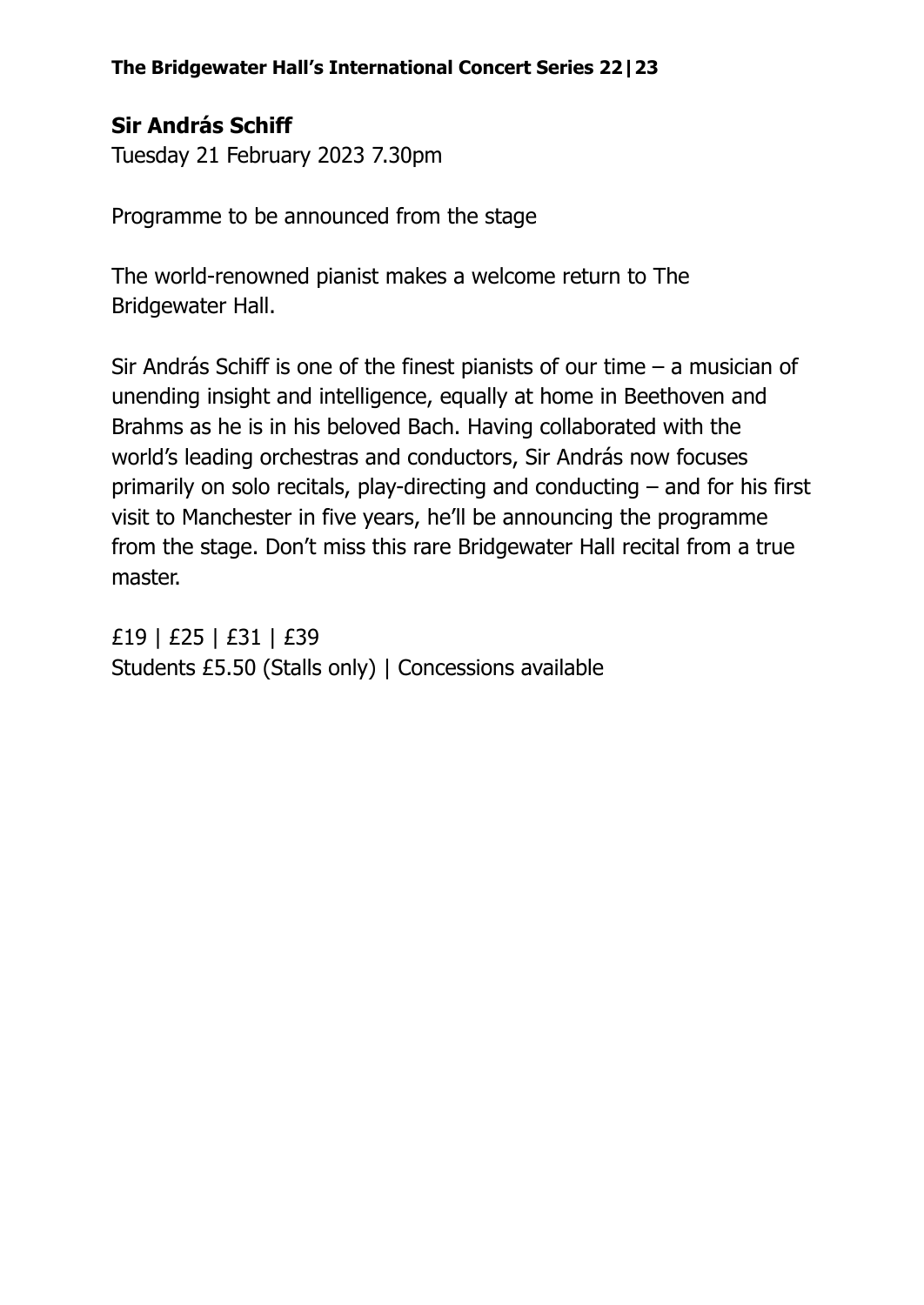## **Iceland Symphony Orchestra**

Eva Ollikainen conductor Stephen Hough piano Tuesday 25 April 2023 7.30pm

Anna Thorvaldsdottir Metacosmos Rachmaninov Piano Concerto No.2 Tchaikovsky Symphony No.5

Contemporary Iceland meets Romantic Russia as the ISO makes its first trip to Manchester – joined by special guest Stephen Hough.

Sergei Rachmaninov's cycle of piano concertos is the most celebrated in the repertoire, and brilliant British pianist Stephen Hough has made them his own. He joins the ISO and Chief Conductor Eva Ollikainen tonight for the dazzling Second – followed by another Russian Romantic masterpiece, Tchaikovsky's Fifth Symphony. Also tonight, a modern-day treasure from the orchestra's homeland: Metacosmos, a breathtaking tone poem that Icelandic composer Anna Thorvaldsdottir says was inspired by 'falling into a black hole'.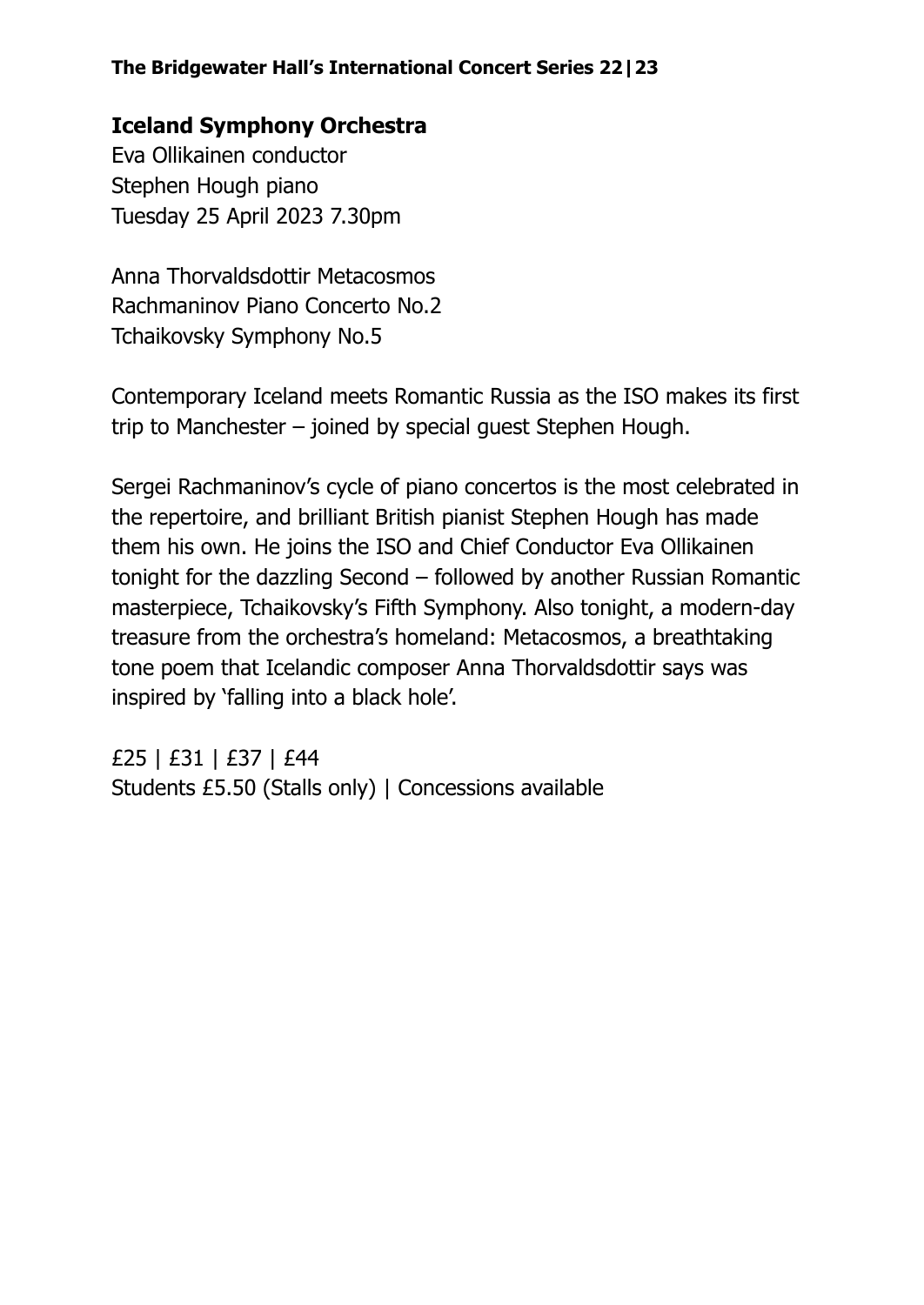#### **Get Involved at The Bridgewater Hall**

The Bridgewater Hall programmes and hosts a wide variety of workshops, activities and events for you to take part in.

Whether you're taking your first steps using music in the classroom, or are a community group wanting a unique day out, we hope to have something for everyone. Why not join our lunchtime Bridgewater Hall Singers choir, or take a look behind the scenes and learn more about Manchester's iconic international concert venue on one of our building tours?

Please visit the 'Get Involved' pages of the website for more information, or drop us an email at learning@bridgewater-hall.co.uk

Box Office: 0161 907 9000 www.bridgewater-hall.co.uk

### **Getting Here**

The Hall is in the centre of Manchester, easily accessible by public transport and by road.

Metrolink tram passengers should alight at St. Peter's Square or Deansgate-Castlefield.

The nearest bus stops for major routes into the city centre are St. Peter's Square/ Portland Street or Deansgate.

The nearest rail stations are Deansgate and Oxford Road.

Coaches can drop off and pick up outside the main entrance on Lower Mosley Street.

The nearest car parks are Q-Park First Street, NCP Manchester Central,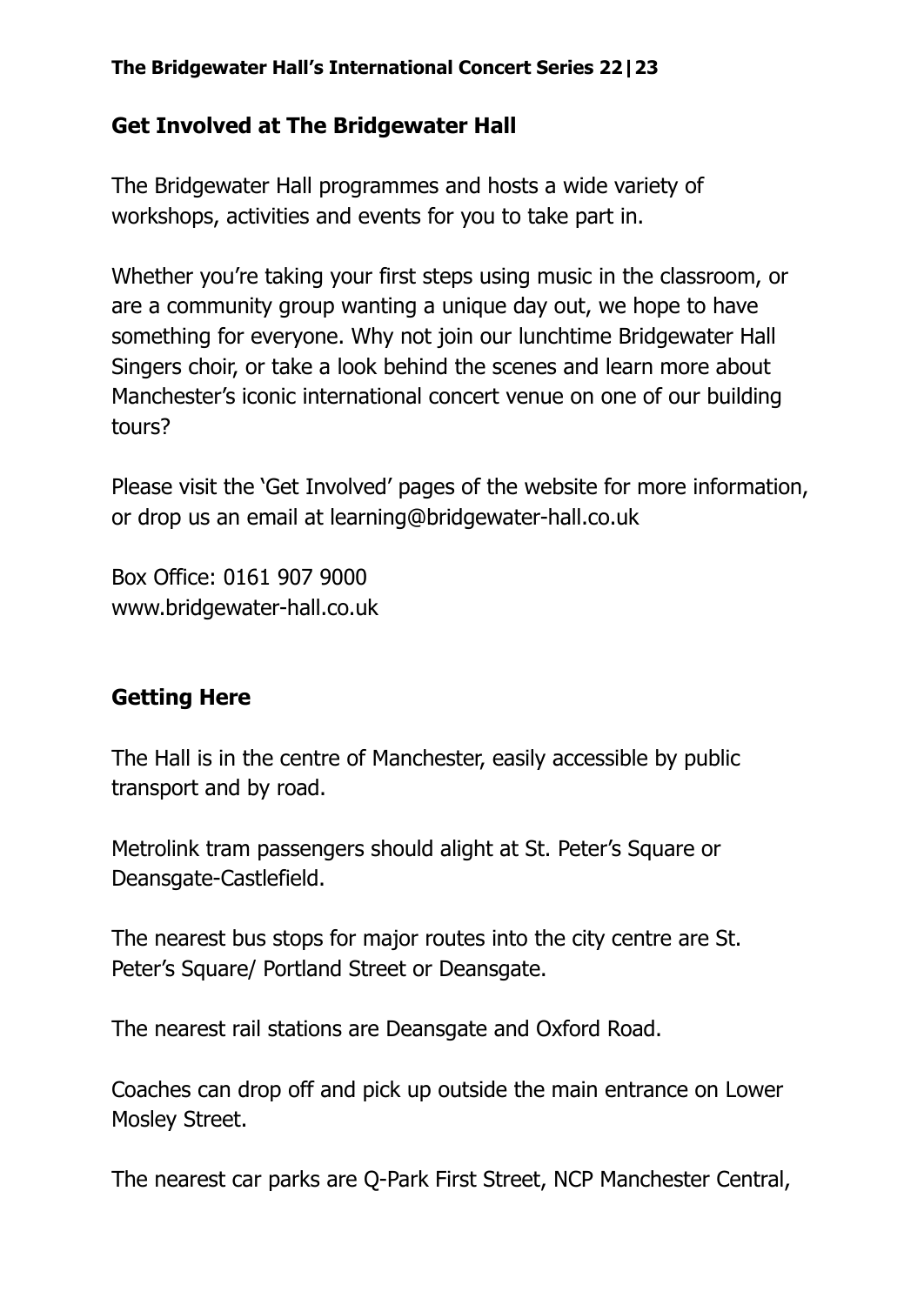NCP Great Northern or NCP Oxford Street. Remember you can book Q-Park First Street at a discounted rate when you buy your concert tickets, see p19 for more details. If travelling by car, please allow plenty of time for your journey.

The Bridgewater Hall Lower Mosley Street **Manchester** M2 3WS Box Office: 0161 907 9000 www.bridgewater-hall.co.uk

### **Booking Information**

Booking for all tickets is open from Monday 16 May 2022 online, by phone, by post or in person.

### **Booking Online**

Visit bridgewater-hall.co.uk where you have the option to select your own seat.

## **Booking by Phone**

Tel: 0161 907 9000

### **Booking by Post**

Request a booking form from the Box Office (or download one from the website) and return via FREEPOST to: Box Office, The Bridgewater Hall, FREEPOST RTLJ-GRKG-GGYS, Manchester M2 3WS.

### **Booking Fees**

Prices shown in this brochure include booking fees which apply to most transactions. A booking fee of £2.50 (£3.50 for Bryn Terfel concert) per ticket applies to telephone and online transactions. No fee applies to tickets bought in person or purchased as part of a fixed or flexible subscription.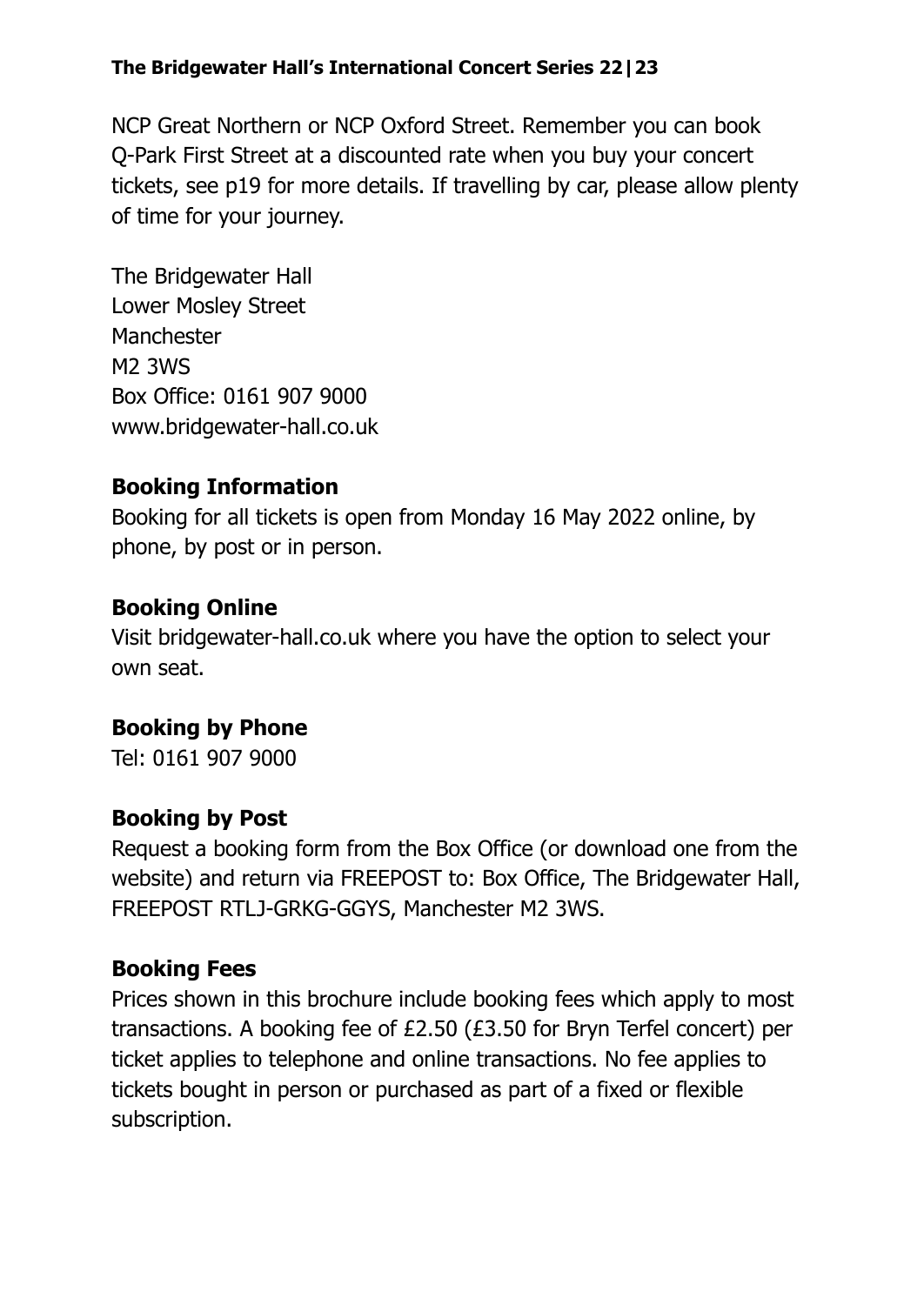## **Box Office Opening Hours\***

Monday to Friday 10.00am—5.00pm Saturday & Sunday (concert nights only) 2.00pm—5.00pm Counter service until 8pm concert nights

 $*$  As at April 2022. Please phone 0161 907 9000 or visit www.bridgewater-hall.co.uk to check for changes in opening times.

### **Flexible Series Booking – Save up to 25%**

Receive discounts on the full ticket price when you book for 5 or more concerts from the Hall's 2022|23 classical seasons\*\* — all events are flexible booking unless otherwise stated.

Save 15% — Choose any 5 or more concerts Save 25% — Choose any 16 or more concerts

If you spend £250 or more, you can pay in 5 interest-free monthly instalments from September 2022 (bookings via the Box Office only). Forms must be received by 22 July 2022.

\*\* Included are the International Concert Series, plus The Hallé and BBC Philharmonic. Check online for full season listings at www.bridgewater-hall.co.uk, or phone the Box Office for brochures.

### **Concessions**

Unless otherwise stated in the performance listing, senior citizens, students, under 26s and claimants are entitled to a 10% discount off ticket prices in this brochure. This offer is only valid for bookings made more than one month before the date of the concert.

### **£5.50 Student Tickets**

A limited number of student tickets (Stalls only) are available for International Concert Series performances on production of valid student ID, bookable online £5.50 including fee, or £3 if bought in person from the Box Office.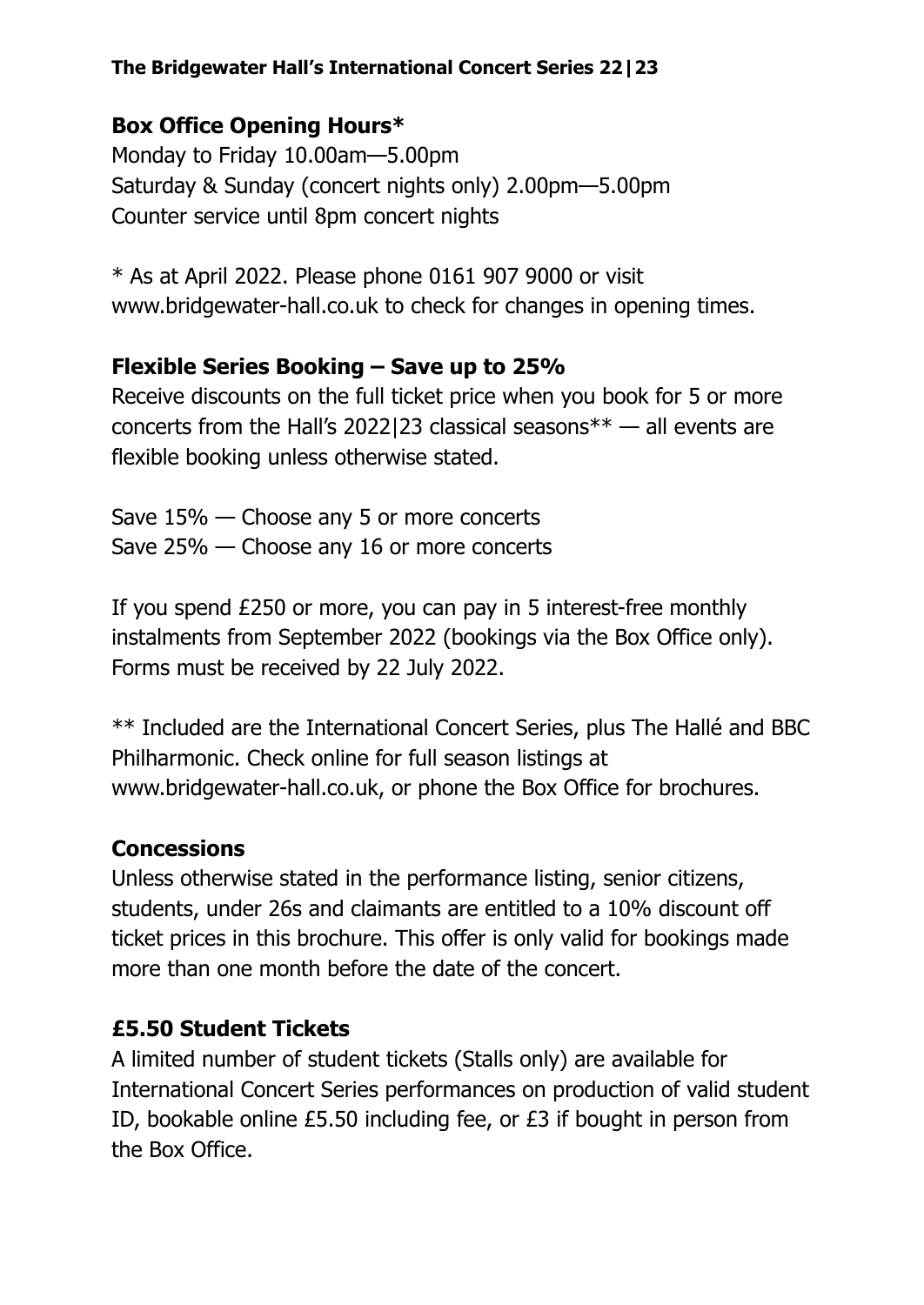# **Group Discounts**

Contact our Group Sales Office on 0161 907 9010 to make a group booking 10% discount for groups of 10-29 15% discount for groups of 30-49 25% discount for groups of 50+

## **Access**

The Bridgewater Hall welcomes disabled patrons. Please see our website for disabled parking and access information, or contact the Box Office on 0161 907 9000, email supervisors@bridgewater-hall.co.uk. For individual access requirements, including seating advice, please book via the Box Office.

There is a drop-off point for wheelchair users on Lower Mosley Street, directly outside The Bridgewater Hall. Please note that parking is not permitted here at any time.

# **Parking Discounts**

A limited number of pre-pay discounted spaces are available to patrons attending evening concerts at Q-Park First Street car park (see map p16) at a rate of £8.10. Spaces must be booked at the time of purchasing your concert tickets, no less than 24 hours before the event. Parking is limited to a maximum stay of 8 hours at the discounted rate.

Q-Park First Street, M15 4FN (access via Anne Horniman Street)

# **Hotel Accommodation**

Innside by Melia Manchester is an ideal choice. The hotel is located two minutes' walk from The Bridgewater Hall (see map p16). Innside offers 208 spacious, modern guest rooms, with comfortable king-size or twin beds, and fantastic cityscape views. 1 First Street, Manchester M15 4RP Tel: 0161 200 2500

Email: innside.manchester@melia.com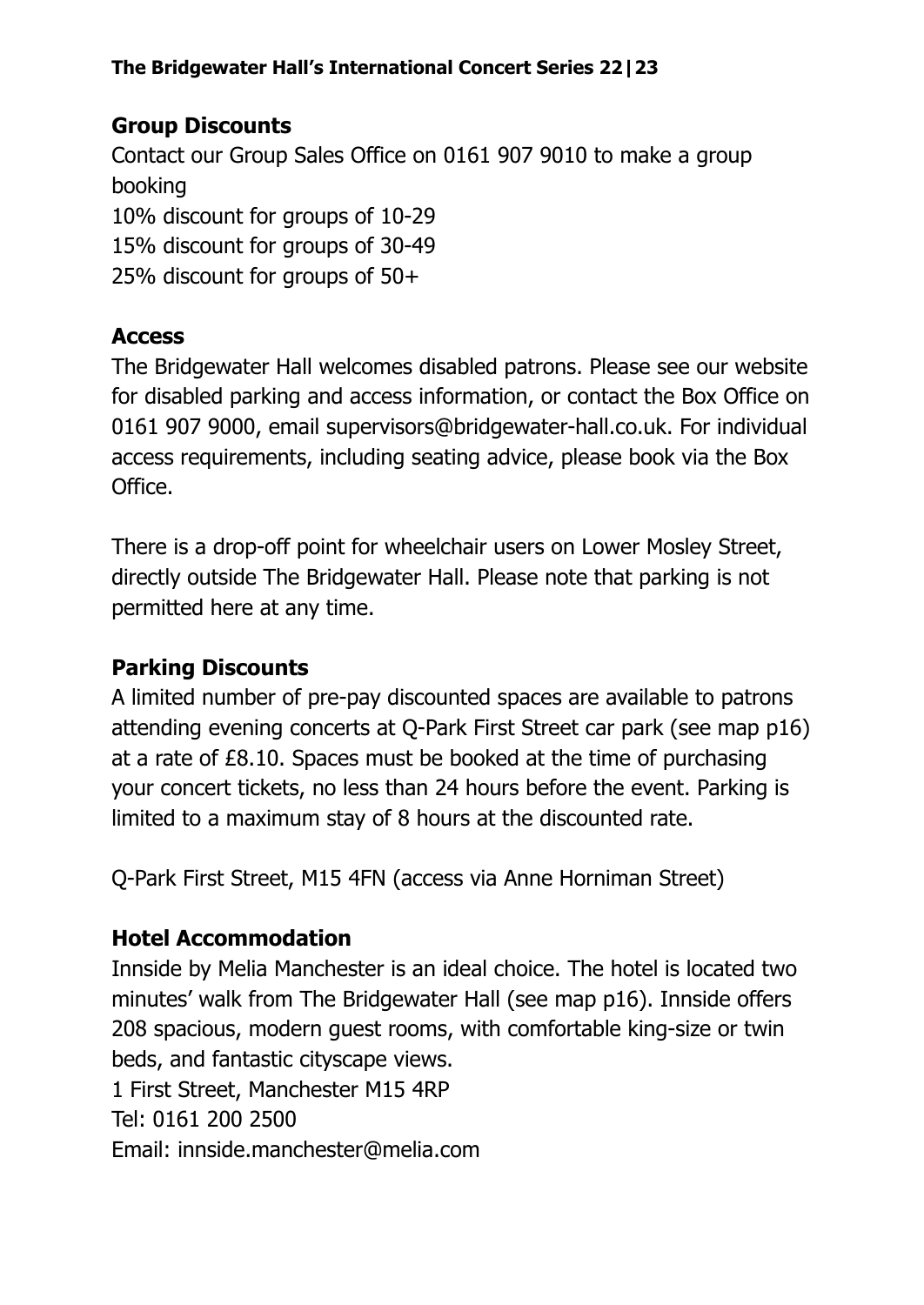# **Eating & Drinking**

## The Charles Hallé Restaurant

The Charles Hallé Restaurant is open for all international Concert Series shows, offering seasonal menus that change regularly, £22.95 for 2 courses & £28.50 for 3 courses. Booking is essential and can be done through the Box Office on 0161 907 9000 or online when buying your tickets.

Please note a £5 per person deposit is required for reservations; this is non-refundable in the event of cancellation with less than 3 days' notice.

## A-List

You can now enhance your concert experience by upgrading to A List at The Corporate Members' Bar. For just £10 per person, concert ticket holders can enjoy access to The Corporate Members' Bar on Choir Circle Level including one complimentary drink. Available on selected concerts – book online with your tickets or contact the Box Office on 0161 907 9000.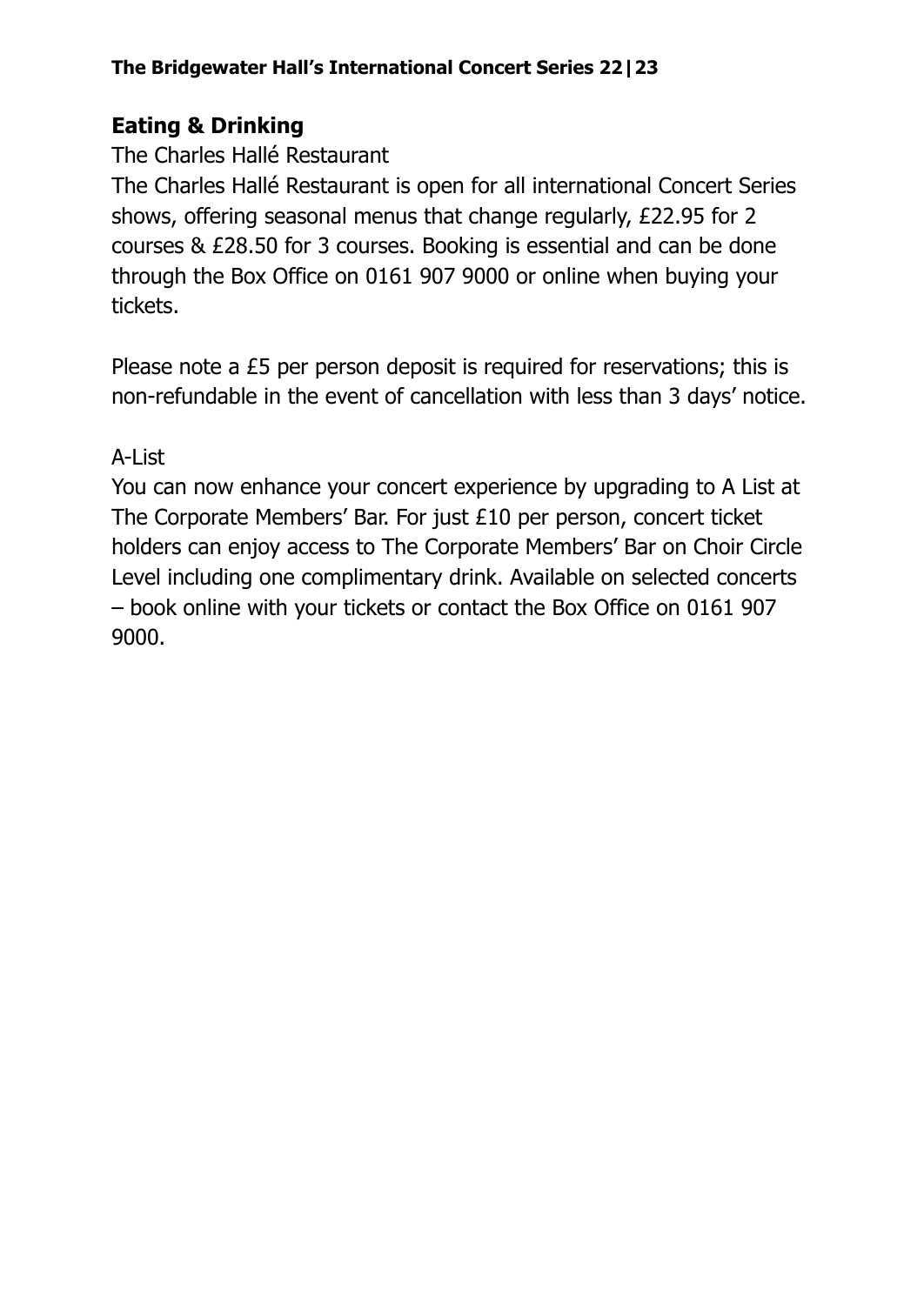## **The Bridgewater Hall Conferences & Events**

The Bridgewater Hall was built to provide the best possible space for live music, whilst also offering a unique and exciting backdrop for a range of conferences and events. The auditorium provides a wonderful setting for large sale award ceremonies, AGMs and speech events, for up to 1800 delegates. The front of house spaces, the glass fronted areas overlooking Manchester city centre, can be combined to provide space for large exhibitions or enable a conference to run alongside a smaller exhibition. Over the past few years, the adaptability of the spaces has welcomed not only exhibitions but product launches, workshops, dinners, wine tastings, filming and private parties.

Contact the Conferences & Events Team Tel: 0161950 0000 Email: conferences@bridgewater-hall.co.uk www.bridgewater-hall.co.uk